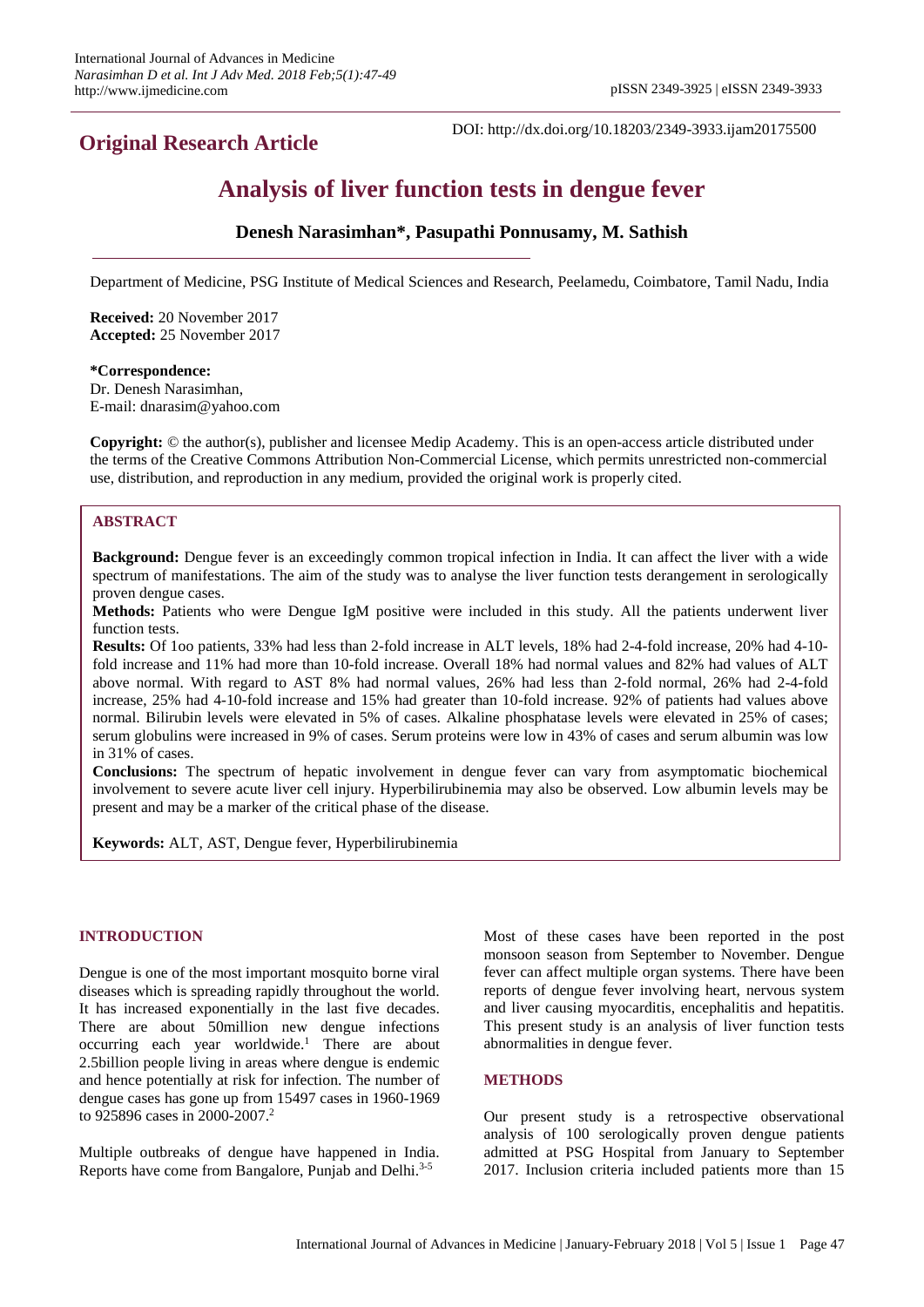years of age, dengue IgM positive. Exclusion criteria consisted of patients with pre existing liver disease, scrub typhus, malaria and typhoid. All a patient underwent liver function testing.

Bilirubin testing was done by diazo method, alaninine aminotransferase [ALT] was tested by IFCC method, aspartate aminotransferase [AST] was tested by IFCC method. Alkaline phosphatase was tested by IFCC method. Serum proteins were tested by Biuret method, Serum albumin was tested by BCG, dyebind method and serum globulin levels were calculated. Dengue serology was done by ELISA method.

#### **RESULTS**

All patients underwent liver function tests. Of 1oo patients, 33% had less than 2 fold increase in ALT levels, 18% had 2-4 fold increase, 20% had 4-10 fold increase and 11% had more than 10 fold increase.

Overall 18% had normal values and 82% had values of ALT above normal. With regard to AST 8% had normal values, 26% had less than 2 fold normal, 26% had 2-4 fold increase, 25% had 4-10 fold increase and 15% had greater than 10 fold increase. 92% of patients had values above normal.

Bilirubin levels were elevated in 5% of cases. Alkaline phosphatase levels were elevated in 25% of cases, serum globulins were increased in 9% of cases. Serum proteins were low in 43% of cases and serum albumin was low in 31% of cases.

## **Table 1: Range of aminotransferase elevations in dengue fever.**

|                         | <b>ALT</b> | <b>ALT</b>         | <b>AST</b> | <b>AST</b>    |
|-------------------------|------------|--------------------|------------|---------------|
|                         | number     | $\frac{0}{\alpha}$ | number     | $\frac{0}{0}$ |
| Normal                  | 18         | 18                 |            |               |
| $\langle$ Two fold rise | 33         | 33                 | 26         | 26            |
| Two-four fold rise      | 18         | 18                 | 26         | 26            |
| Four-ten fold rise      | 20         | 20                 | 25         | 25            |
| $\Gamma$ >Ten fold rise |            |                    | 15         | 15            |

#### **Table 2: Ranges of increased bilirubin, alkaline phosphatase and globulin levels.**

| <b>Tests</b>                   | <b>Number</b> | $\mathcal{V}_{\Omega}$ |
|--------------------------------|---------------|------------------------|
| Bilirubin $>2mg/dl$            |               |                        |
| Alkaline phosphatase increased | 25            | 25                     |
| Serum globulins increased      | Ч             | Q                      |

**Table 3: Range of protein levels in dengue fever.**

| <b>Serum proteins</b> | <b>Number</b> |  |
|-----------------------|---------------|--|
| Low                   |               |  |
| Normal                |               |  |
| Increased             |               |  |

## **Table 4: Range of serum albumin levels in dengue fever.**

| Serum albumin    | <b>Number</b> |  |
|------------------|---------------|--|
| Low              |               |  |
| Normal           | 69            |  |
| <b>Increased</b> |               |  |

#### **DISCUSSION**

Dengue infection is known to affect the liver. The liver injury is not fully manifest in the early stages of dengue fever. The cause for the liver dysfunction is thought to be multifactorial. It is postulated that liver damage may happen secondary to hypoxia, direct effect of virus or immune mediated damage.<sup>6</sup> The spectrum of liver involvement in dengue fever varies from asymptomatic elevation of transaminases to severe liver involvement in the form of acute liver cell failure. Dengue virus targets the hepatocytes and the kupffer cells in the liver. <sup>7</sup> Virus enters the cells by binding to receptors and is taken inside the cell by endocytosis.

The final outcome of hepatic involvement is apoptosis of cells. Biopsies done on patients with dengue fever have revealed patterns such as microvascular steatosis, liver cell necrosis, councilman bodies and portal tract inflammation. 8

Asymptomatic derangement in liver function tests are common findings. Rarely dengue fever can cause acute liver cell injury. Patients may present with pain in the right hypochondrium, hepatomegaly and jaundice.<sup>9</sup>

In a study by Amit Soni et al, with regards to AST levels, it was shown that 45.6% had less than 3 fold elevation, 36.7% had 3-10 fold elevation and 16.4% had greater than 10 fold elevation.<sup>10</sup> In the same study with regards to ALT, 27.8% had 1-3 fold elevation, 59.4% had 3-10 fold elevation and 8.9% had greater than 10 fold elevation. In this study AST elevation was more than ALT which was similar to our study. The increased AST/ALT ratios can be used to differentiate dengue infection from viral hepatitis where it is infrequently seen.<sup>7</sup> The incidence of AST and ALT elevations more than 10 fold were also comparable to our study.

In a study by Parkash et al, 3.1% of patients had hyperbilirubinemia which was comparable to our study which had 5 %.<sup>11</sup> Larreal Y et al in their study had reported hyperbilirubinemia in 2 out of  $63 \text{ cases}$ .<sup>12</sup>

In a study by Samatha Fernando et al, serum proteins were low in 63.6% of cases and serum albumin was low in 54.5% of cases.<sup>6</sup> This was in slight variance with our study where serum proteins were low in 43% and serum albumin was low in 31% of cases. In a study by Brito et al, it was shown that 71% of cases with dengue hemorrhagic fever had hypoalbuminemia concluding that serum albumin level was a marker for critical stage of the